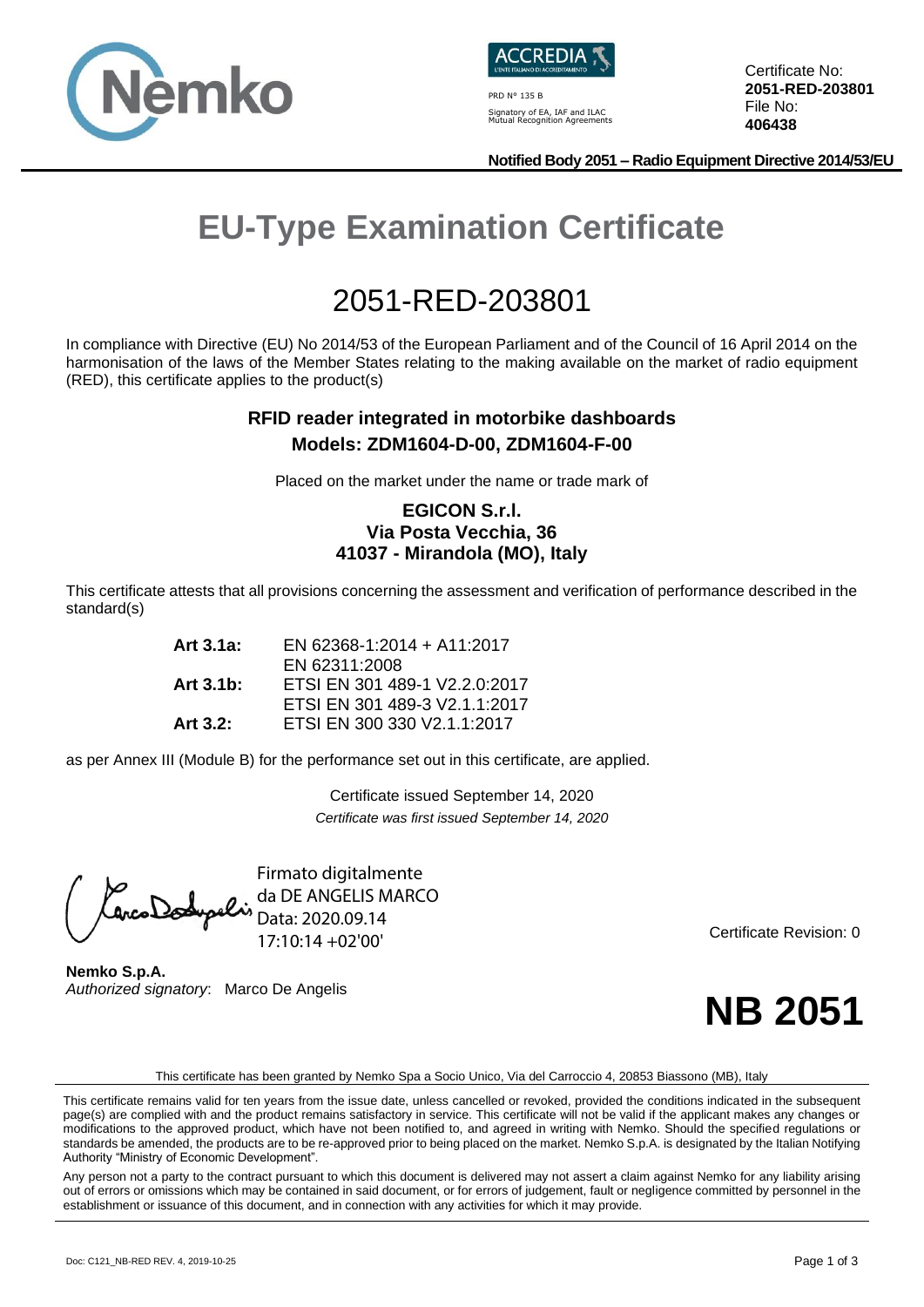



PRD N° 135 B Signatory of EA, IAF and ILAC Mutual Recognition Agreements Certificate No: **2051-RED-203801** File No: **406438**

## **ANNEX 1 – PRODUCT SPECIFICATIONS**

#### **PRODUCT DESCRIPTION**

|                      | Equipment identification: RFID reader integrated in motorbike dashboards |
|----------------------|--------------------------------------------------------------------------|
| Model/type:          | ZDM1604-D-00                                                             |
| Variants:            | ZDM1604-F-00                                                             |
| Brand/trade name:    | <b>EGICON</b>                                                            |
| Supply voltage:      | 12 Vdc from vehicle's battery                                            |
| Rated power/current: | 9 A max                                                                  |
|                      |                                                                          |

#### **TECHNICAL CHARACTERISTICS**

| Type of radio interface: | <b>RFID</b>                                                                                                            |
|--------------------------|------------------------------------------------------------------------------------------------------------------------|
| Intended purpose:        | RFID transponder integrated in motorbike dashboards, manufactured by EGICON for<br>exclusive use on Ducati motorcycles |
| Class of equipment:      | Class I, Sub-classes 41 and 42b (Inductive applications) of Commission Decision<br>2000/299/EC                         |
| Frequency range:         | 123 kHz and 134.2 kHz                                                                                                  |
| Transmit power:          | $<$ 66 dBµA/m @ 10m (max measured -13.4 dBµA/m @ 10m)                                                                  |
| Modulation type:         | <b>FSK</b>                                                                                                             |
| Maximum duty cycle:      | 40-60%                                                                                                                 |
| Channel separation:      | 11 kHz                                                                                                                 |
| Antenna type:            | Dedicated loop antenna integrated in the key manufactured by Zadi (Ducati p/n:<br>652.4.024.1D)                        |
| Firmware:                |                                                                                                                        |

#### **MANUFACTURER**

| Name:    | EGICON S.r.I.                                         |
|----------|-------------------------------------------------------|
| Address: | Via Posta Vecchia, 36 - 41037 - Mirandola (MO), Italy |

#### **ADDITIONAL INFORMATION**

None.

Firmato digitalmente da DE ANGELIS MARCO Data: 2020.09.14 17:11:33 +02'00'

**Nemko S.p.A.** *Authorized signatory*: Marco De Angelis Certificate Revision: 0